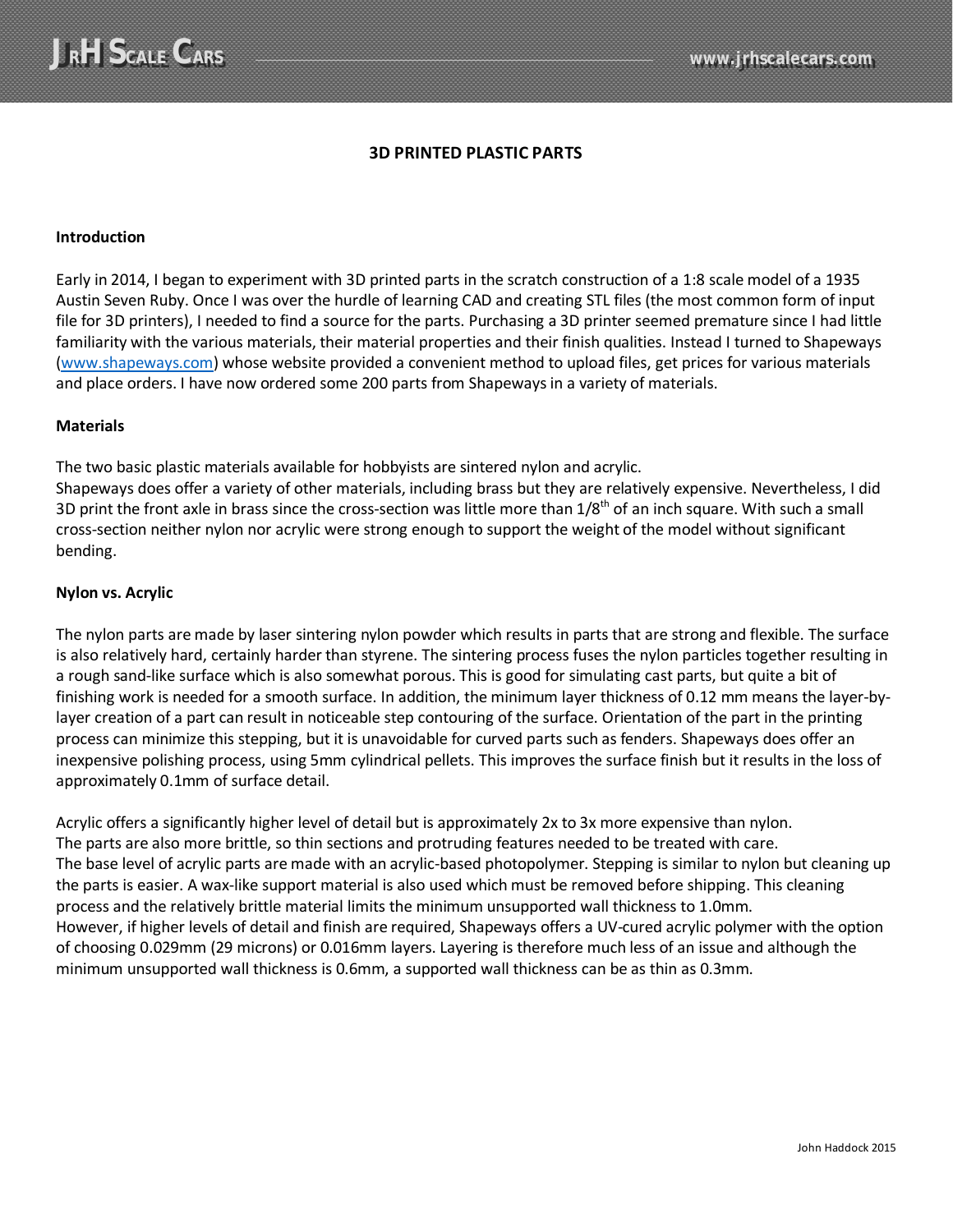

# Here's an abbreviated tabular summary of the main characteristics of Nylon and Acrylic:

| <b>Plastic Materials</b> |                       |                     |                                 |           |             |                    |
|--------------------------|-----------------------|---------------------|---------------------------------|-----------|-------------|--------------------|
|                          |                       |                     | Nylon                           |           | Acrylic     |                    |
|                          |                       |                     |                                 | UV-Cured  |             |                    |
|                          |                       |                     | Laser                           | Photo-    |             |                    |
|                          |                       |                     | Sintered                        | Polymer   | Ultra       | Extreme            |
|                          | Min. Layer Thickness  | mm                  | 0.120                           | Unknown   | 0.029       | 0.016              |
|                          | Min. Wall Thickness   |                     |                                 |           |             |                    |
|                          | Unsupported           | mm                  | 0.7                             | 1.0       | 0.6         |                    |
|                          | Supported             | mm                  | 0.7                             | 1.0       | 0.3         |                    |
|                          | Min. Unsupported Wire | mm                  | 1.0                             | 1.0       | 0.8         |                    |
|                          | Min Detail            |                     |                                 |           |             |                    |
|                          | Embossed              | 0.2<br>$0.2*$<br>mm |                                 |           | 0.1         |                    |
|                          | Engraved              | mm                  | $0.2*$                          | 0.2       | 0.1         |                    |
|                          | Clearance             | mm                  | 0.5                             | 2.0       | 0.05        |                    |
|                          |                       |                     | $* 0.5$ mm for<br>readable text |           |             |                    |
| Min. Escape Hole<br>mm   |                       | 4.0                 | 10.0                            | 4.0       |             |                    |
|                          |                       |                     | (or 2mm x 2 holes)              |           |             | (or 2mm x 2 holes) |
| Accuracy (+/-)<br>mm     |                       | 0.15                | 0.10                            | 0.025     |             |                    |
| Approx. Price Index      |                       |                     | 100                             | 180 - 280 | $300 - 350$ | $350 - 500$        |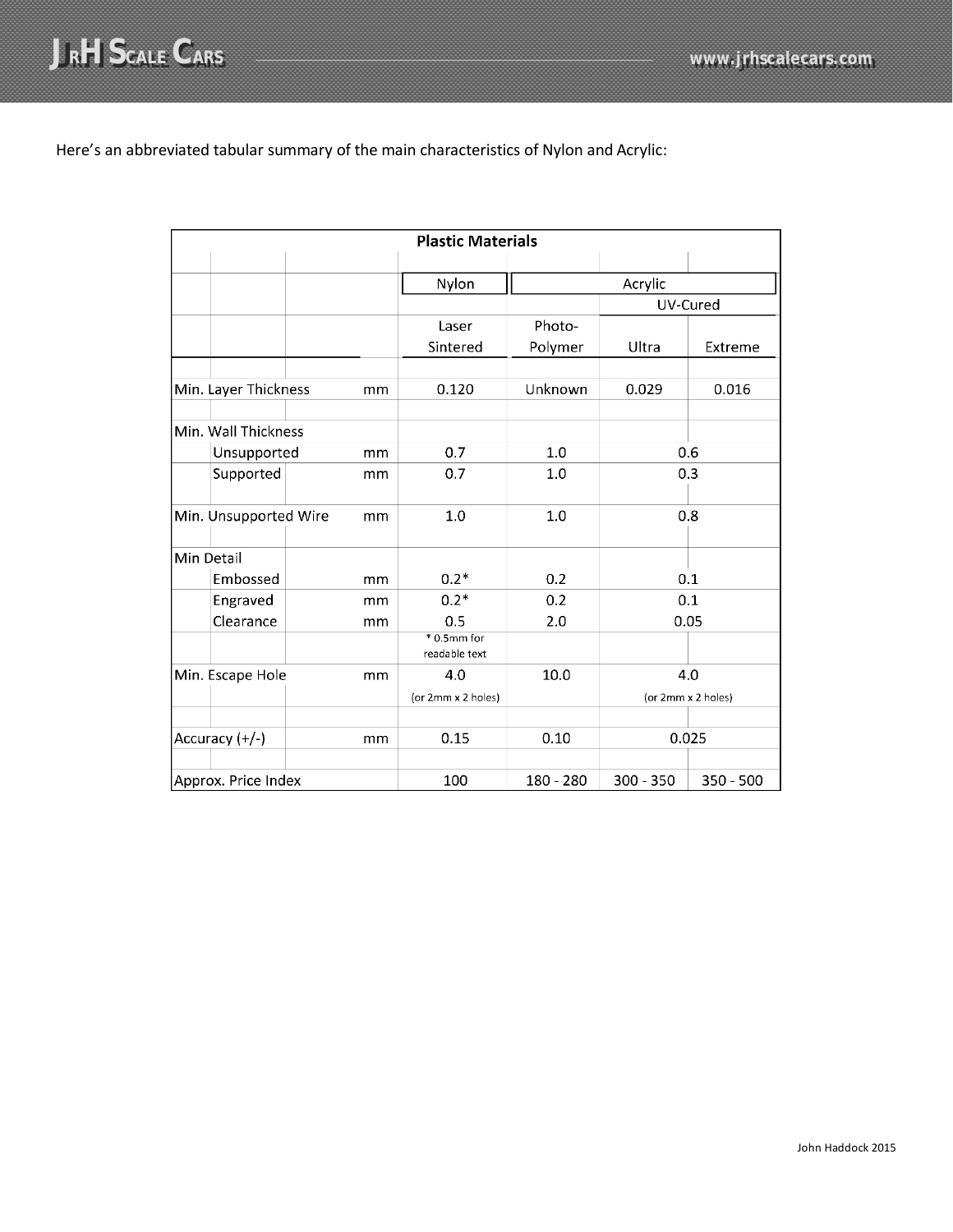

## **Rough Finishing Nylon Parts**

Here's a picture of a large part (the rear body shell for the Austin Seven). If you look carefully, you'll see noticeable layering and stepping. Unfortunately, the part is too large for Shapeways' polishing process so the layering and stepping imperfections are pronounced and will become even more pronounced once paint is applied.



These need to be addressed before final finishing is attempted.

Wet sanding with 100 grit sandpaper is effective at removing ridges and step lines. The drawbacks are that it can be a slow process, it's hard to be precise and the sanded surface will still be somewhat rough. An alternative is to scrape off the excess material using an Xacto knife blade and then wet sand with 200 grit and 400 grit paper.

For hollows, re-contouring or general surface irregularities, an automotive filler such as Evercoat's Poly-Flex is very effective. Poly-Flex is a flexible polyester glazing putty that bonds well and works well with flexible nylon and can be wet

sanded with 400 grit paper to a fine finish. The putty is also strong enough to hold an edge. Finally, one or two coats of filler primer, wet sanded with 400 or 600 grit paper, will provide a good base for final finishing.